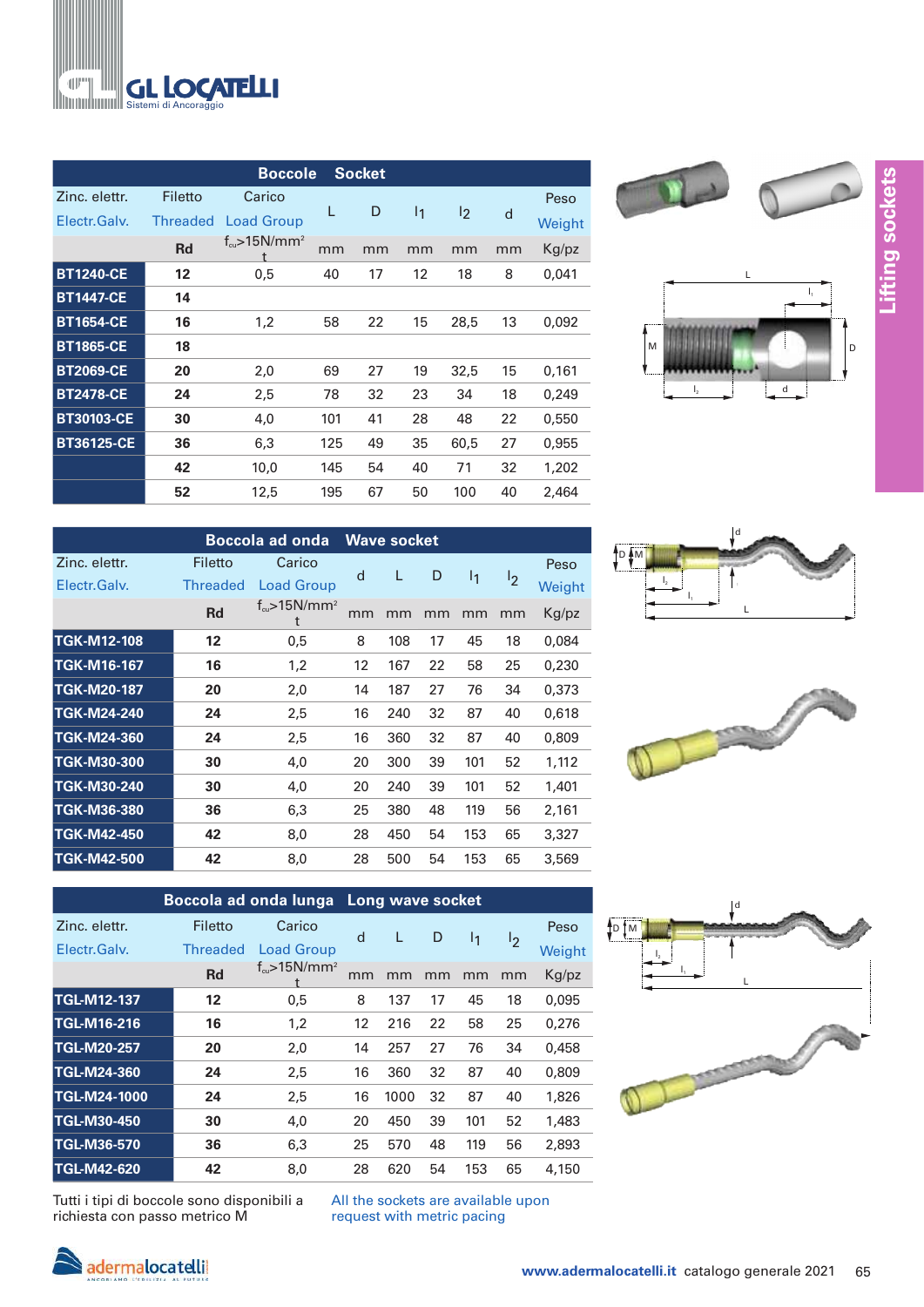|                      | <b>Boccola dritta</b> | <b>Straight socket</b>             |    |      |    |     |                |        |
|----------------------|-----------------------|------------------------------------|----|------|----|-----|----------------|--------|
| Zincata elettrol.    | Filetto               | Carico                             | d  | L    | D  | 11  | $\mathsf{I}_2$ | Peso   |
| Electrolytic Galv.   | <b>Threaded</b>       | <b>Load Group</b>                  |    |      |    |     |                | Weight |
|                      | Rd                    | $f_{cu}$ >15N/mm <sup>2</sup><br>t | mm | mm   | mm | mm  | mm             | Kg/pz  |
| <b>TRL-MRd12-116</b> | 12                    | 0.5                                | 8  | 116  | 17 | 45  | 18             | 0.084  |
| <b>TRL-MRd12-144</b> | 12                    | 0.5                                | 8  | 144  | 17 | 45  | 18             | 0,095  |
| <b>TRL-MRd16-178</b> | 16                    | 1,2                                | 12 | 178  | 22 | 58  | 25             | 0,230  |
| <b>TRL-MRd16-230</b> | 16                    | 1,2                                | 12 | 230  | 22 | 58  | 25             | 0,276  |
| <b>TRL-MRd20-170</b> | 20                    | 2,0                                | 14 | 170  | 27 | 76  | 34             | 0,337  |
| <b>TRL-MRd20-200</b> | 20                    | 2,0                                | 14 | 200  | 27 | 76  | 34             | 0,373  |
| <b>TRL-MRd20-270</b> | 20                    | 2,0                                | 14 | 270  | 27 | 76  | 34             | 0,458  |
| <b>TRL-MRd24-257</b> | 24                    | 2,5                                | 16 | 257  | 32 | 87  | 40             | 0.618  |
| <b>TRL-MRd24-376</b> | 24                    | 2,5                                | 16 | 376  | 32 | 87  | 40             | 0,809  |
| TRL-MRd24-1012       | 24                    | 2,5                                | 16 | 1012 | 32 | 87  | 40             | 1,826  |
| <b>TRL-MRd30-319</b> | 30                    | 4.0                                | 20 | 319  | 39 | 101 | 52             | 1.112  |
| <b>TRL-MRd30-436</b> | 30                    | 4,0                                | 20 | 436  | 39 | 101 | 52             | 1,401  |
| <b>TRL-MRd30-469</b> | 30                    | 4,0                                | 20 | 469  | 39 | 101 | 52             | 1,483  |
| <b>TRL-MRd36-402</b> | 36                    | 6,3                                | 25 | 402  | 48 | 119 | 56             | 2,161  |
| <b>TRL-MRd36-592</b> | 36                    | 6,3                                | 25 | 592  | 48 | 119 | 56             | 2,892  |





| <b>Boccola chiodo</b><br><b>Anchor socket</b> |                   |                                      |    |     |    |                |                |        |
|-----------------------------------------------|-------------------|--------------------------------------|----|-----|----|----------------|----------------|--------|
| Zincata elettrol.                             | Filetto           | Carico                               | d  | L   | D  | $\mathsf{I}_1$ |                | Peso   |
| Electrolytic Galv.                            | <b>Threaded</b>   | <b>Load Group</b>                    |    |     |    |                | $\mathsf{I}_2$ | Weight |
|                                               | <b>Rd</b>         | $f_{\text{cu}}$ >15N/mm <sup>2</sup> | mm | mm  | mm | mm             | mm             | Kg/pz  |
| <b>HBS-MRd12-70</b>                           | $12 \overline{ }$ | 1,3                                  | 10 | 70  | 17 | 45             | 25             | 0,083  |
| <b>HBS-MRd12-130</b>                          | 12                | 1,3                                  | 10 | 130 | 17 | 45             | 25             | 0,120  |
| <b>HBS-MRd16-090</b>                          | 16                | 2,5                                  | 14 | 90  | 22 | 58             | 30             | 0,194  |
| <b>HBS-MRd16-140</b>                          | 16                | 2,5                                  | 14 | 140 | 22 | 58             | 30             | 0,254  |
| <b>HBS-MRd16-200</b>                          | 16                | 2,5                                  | 14 | 200 | 22 | 58             | 30             | 0,327  |
| <b>HBS-MRd20-125</b>                          | 20                | 4,0                                  | 18 | 125 | 27 | 74             | 37,5           | 0,401  |
| <b>HBS-MRd20-258</b>                          | 20                | 4,0                                  | 18 | 258 | 27 | 74             | 37,5           | 0,667  |
| <b>HBS-MRd24-140</b>                          | 24                | 5,0                                  | 20 | 140 | 32 | 87             | 45,5           | 0,581  |
| <b>HBS-MRd24-325</b>                          | 24                | 5,0                                  | 20 | 325 | 32 | 87             | 45,5           | 1,038  |
| <b>HBS-MRd30-185</b>                          | 30                | 7,5                                  | 24 | 185 | 39 | 101            | 56             | 1,044  |
| <b>HBS-MRd30-400</b>                          | 30                | 7,5                                  | 24 | 400 | 39 | 101            | 56             | 1,807  |
| <b>HBS-MRd36-475</b>                          | 36                | 10,0                                 | 28 | 475 | 47 | 131            | 66,5           | 3,054  |
| <b>HBS-MRd42-550</b>                          | 42                | 12,5                                 | 34 | 550 | 54 | 153            | 78             | 4,976  |
| <b>HBS-MRd52-575</b>                          | 52                | 15,0                                 | 34 | 575 | 68 | 189            | 97,5           | 6,335  |





Tutti i tipi di boccole sono disponibili a richiesta con passo metrico M

All the sockets are available upon request with metric pacing

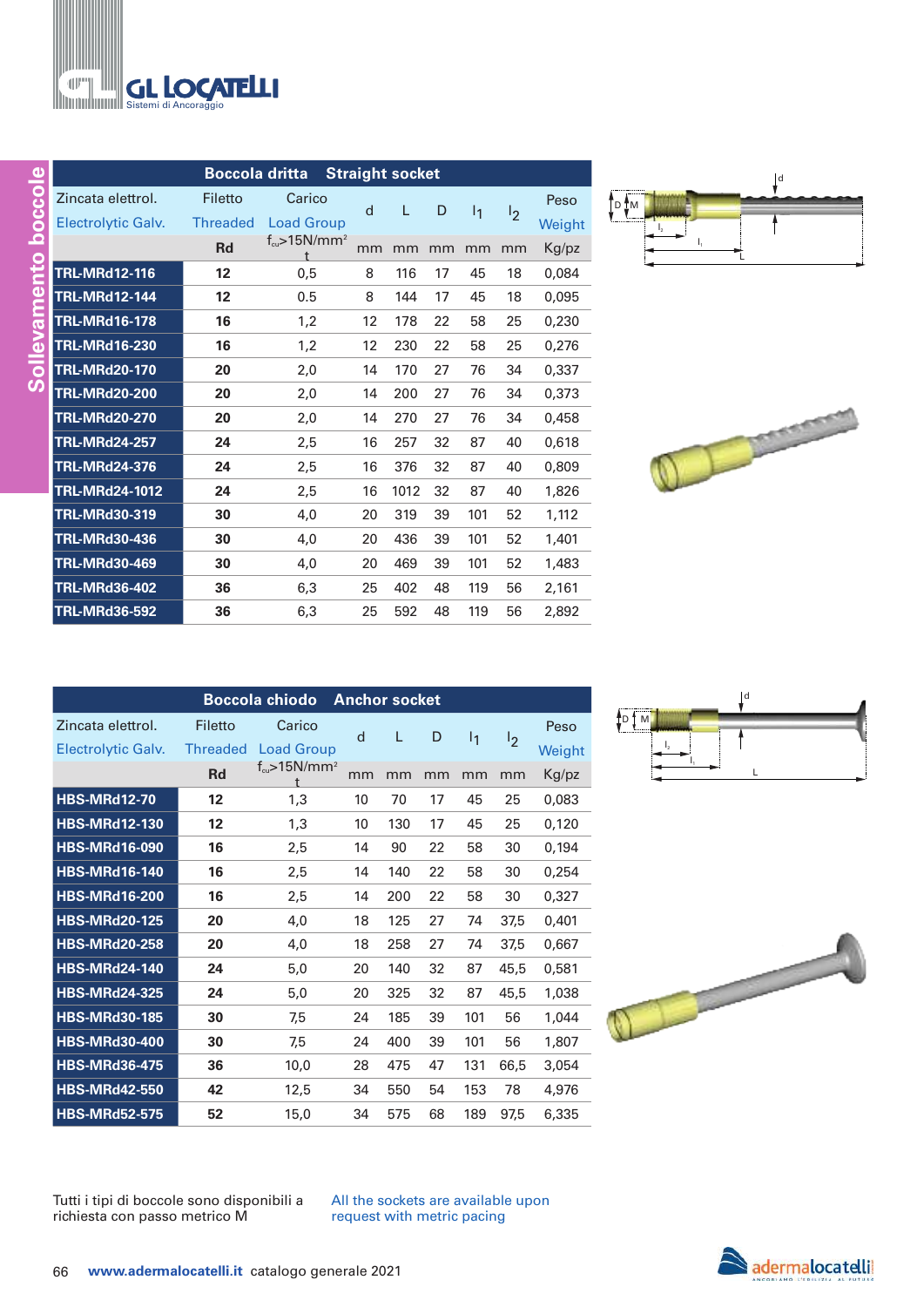

|                                |         | <b>Boccola bullone</b> |                          | <b>Bolt anchor socket</b> |     |    |              |              |        |
|--------------------------------|---------|------------------------|--------------------------|---------------------------|-----|----|--------------|--------------|--------|
| Zincata a caldo                | Filetto | Carico<br>sollevamento |                          | Carico di fissaggio       | L   |    | $\mathsf{D}$ | Vite         | Peso   |
| H.D.G. Hot Galvanized Threaded |         | <b>Lifting load</b>    |                          | <b>Fixing load</b>        |     |    |              | <b>Screw</b> | Weight |
|                                | M       | t                      | <b>B25</b><br>$\ddagger$ | <b>B45</b><br>$\ddagger$  | mm  | mm | mm           | M            | Kg/pz  |
| <b>HBB M12-90-TV</b>           | 12      | 0,75                   | 1,8                      | 2,6                       | 90  | 23 | 16           | 12×60        | 0,103  |
| <b>HBB M12-100-TV</b>          | 12      | 0,75                   | 1,8                      | 2,6                       | 100 | 23 | 16           | 12×70        | 0,112  |
| <b>HBB M12-150-TV</b>          | 12      | 0,75                   | 1,8                      | 2,6                       | 150 | 23 | 16           | 12x120       | 0,156  |
| <b>HBB M16-140-TV</b>          | 16      | 1,5                    | 2,7                      | 4,6                       | 140 | 30 | 22           | 16×100       | 0,280  |
| <b>HBB M16-220-TV</b>          | 16      | 1,5                    | 2,7                      | 4,6                       | 220 | 30 | 22           | 16x180       | 0,406  |
| <b>HBB M20-140-TV</b>          | 20      | 2,0                    | 3,7                      | 5,0                       | 140 | 38 | 26           | 20×90        | 0,431  |
| <b>HBB M20-150-TV</b>          | 20      | 2,0                    | 3,7                      | 5,0                       | 150 | 38 | 26           | 20×100       | 0,456  |
| <b>HBB M20-180-TV</b>          | 20      | 2,0                    | 3,7                      | 5,0                       | 180 | 38 | 26           | 20x130       | 0,530  |
| <b>HBB M20-270-TV</b>          | 20      | 2,0                    | 3,7                      | 5,0                       | 270 | 38 | 26           | 20x220       | 0,752  |
| <b>HBB M24-200-TV</b>          | 24      | 3,0                    | 5,8                      | 7,8                       | 200 | 45 | 32           | 24x140       | 0,881  |
| <b>HBB M24-320-TV</b>          | 24      | 3,0                    | 6,0                      | 10,9                      | 320 | 45 | 32           | 24x260       | 1,307  |
| <b>HBB M30-240-TV</b>          | 30      | 5,0                    | 7,6                      | 10,2                      | 240 | 60 | 40           | 30×160       | 1,655  |
| <b>HBB M30-380-TV</b>          | 30      | 5,0                    | 10,2                     | 18,3                      | 380 | 60 | 40           | 30×300       | 2,432  |
| <b>HBB M36-300-TV</b>          | 36      | 7,0                    | 10,6                     | 14,3                      | 300 | 78 | 47,5         | 36x200       | 2,881  |
| <b>HBB M36-420-TV</b>          | 36      | 7,0                    | 14,5                     | 24,5                      | 420 | 78 | 47,5         | 36x320       | 3,839  |
| <b>HBB M42-300-TV</b>          | 42      | 10,0                   | 10,5                     | 14,0                      | 300 | 64 | 54           | 42x210       | 4,184  |
| <b>HBB M42-460-TV</b>          | 42      | 10,0                   | 20,5                     | 28,0                      | 460 | 64 | 54           | 42x270       | 5,934  |

Vite a testa esagonale zincata elettrolitica classe 8.8 Hexagonal headed bolt electrolytic galvanized - class 8.8



| <b>Tappo per Boccole</b> |                 |    |    |    | <b>Plastic nailing for socket</b> |
|--------------------------|-----------------|----|----|----|-----------------------------------|
| Codice                   | Filetto         | S. | D  |    | Peso                              |
| Code                     | <b>Threaded</b> |    |    | d  | Weight                            |
|                          | M               | mm | mm | mm | Kg/pz                             |
| <b>KU-10-M12-BR</b>      | 12              | 10 | 55 | 45 | 0.018                             |
| <b>KU-10-M16-BR</b>      | 16              | 10 | 55 | 45 | 0.019                             |
| <b>KU-10-M18-BR</b>      | 18              | 10 | 55 | 45 | 0.020                             |
| <b>KU-10-M20-BR</b>      | 20              | 10 | 55 | 45 | 0.020                             |
| <b>KU-10-M24-BR</b>      | 24              | 10 | 55 | 45 | 0.024                             |
| <b>KU-10-M30-BR</b>      | 30              | 10 | 70 | 60 | 0.034                             |